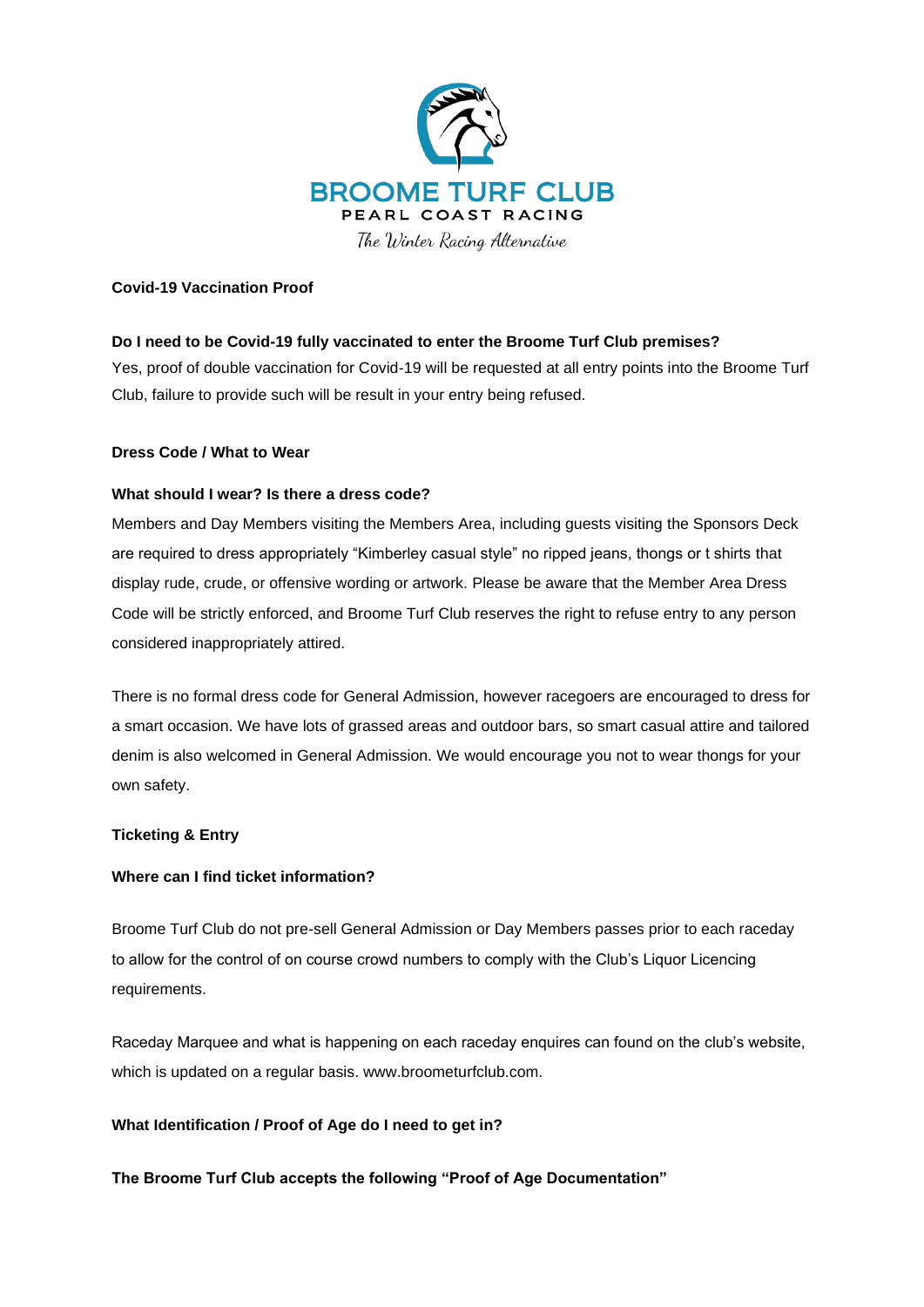

The Winter Racing Alternative

- ➢ A current Australian driver's licence with a photograph
- ➢ A current Passport
- ➢ A current Australian learner's card with photograph
- ➢ WA Proof of Age card (note new card's ceased being issued on 01/01/2015
- ➢ A current WA Photo Card
- ➢ A current NSW Photo Card
- ➢ A Photo Card issued by any Australian State or Territory similar to the NSW / WA Photo Card
- ➢ A hard copy of the Key pass Card issued by Australia Post

#### **How can I buy Concession tickets?**

Concession tickets are not available for purchase at the Broome Turf Club

#### **Will General Admission / Marquee tickets sell out?**

The racecourse is set in large grounds and there is capacity for a number of patrons. On larger Carnival days it is wise to plan ahead so that you can secure the right ticket for your day out - whether it be GA's or ticketed events.

#### **How can I book hospitality or private function areas?**

Please contact the Broome Turf Club office on 08 91922 085 or email pa@broometurfclub.com.au and the staff will be able to assist you with your enquiry.

#### **What time do the gates open?**

Usual Gate opening time is 11.00am, however this can sometimes alter depending on the event. Please check the specific event page on our website calendar for further details

#### **What are the 'Carnival Racedays'?**

The Carnival Racedays are our most popular days Kimberley Cup Day, TABtouch Ladies Day and XXXX Broome Cup Day.

#### **When is 'Fashions on the Field'?**

We currently host Fashions on the Field each race day with the main Fashions on the field "The Races WA Fashions on the Field" held on Tabtouch Ladies Day.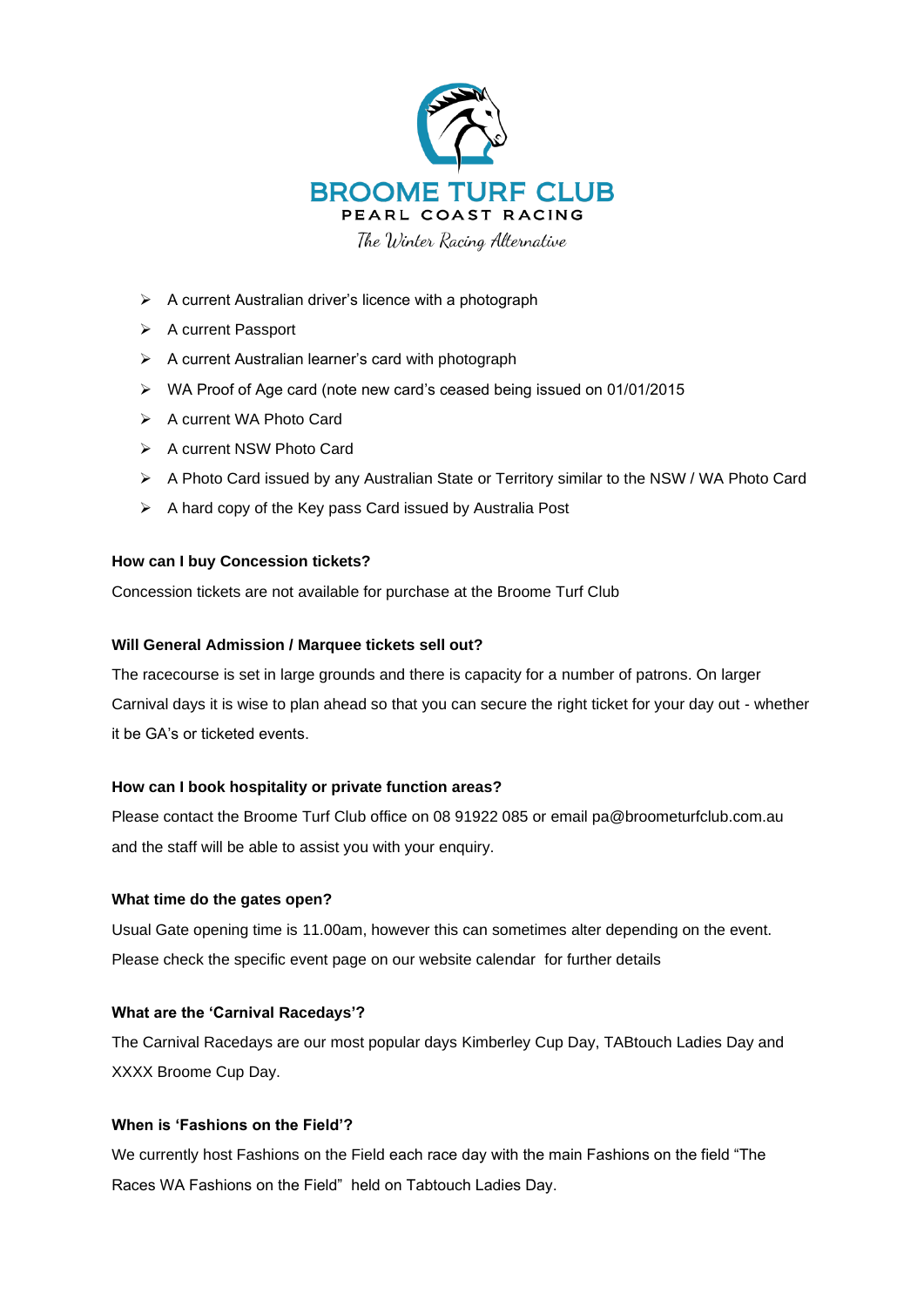

**Race Times & Days**

# **Where can I find race times?**

Race times are released one week before each raceday and will be on our website event pages, however please note that times are subject to change.

# **Transport & Access**

# **How can I get to the races?**

- Broome Turf Club has both Member and public parking facilities available.
- For Bus information please refer to the Clubs website www.broometurfclub.com.au
- A Taxi rank and rideshare pick-up is available, located at the main entrance gate.

# **Is there an elevator or lift that guests can use?**

Unfortunately no

# **Food & Drink at Ticketed Events**

# **When can I access my ticketed event function?**

Access to ticketed events and Tentland sites is 20 minutes prior to the first race. The event will close 15 minutes after the scheduled time of the last race

# **Do the bars take credit card?**

We have eftpos facilities at all outlets and encourage this form of payment.

# **What is included in your 'beverage packages' as advertised on your functions advertising. some of your functions and restaurants?**

Beverage packages are only available on Broome Cup Day in our Premium Champagne Marquee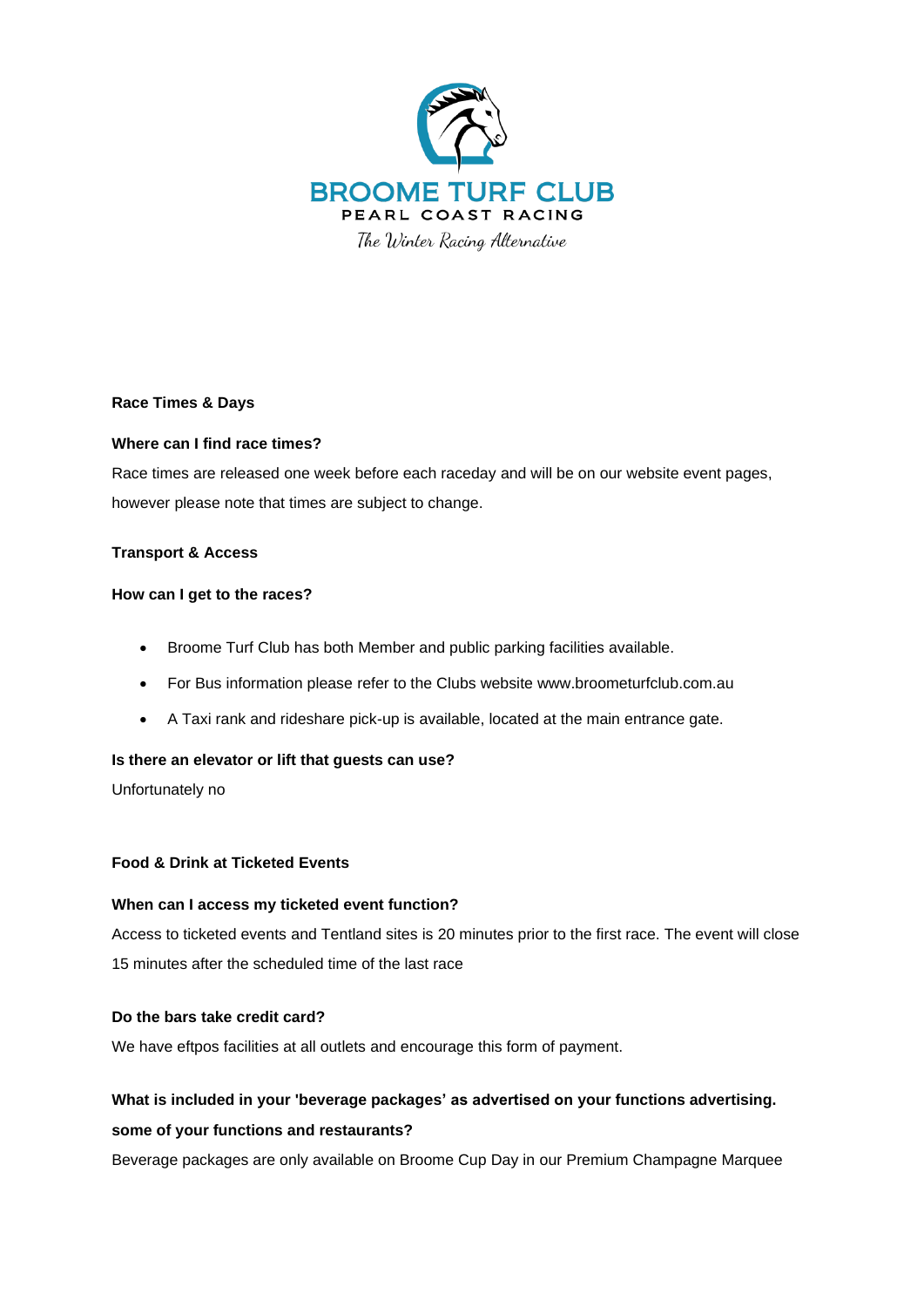

The Winter Racing Alternative

This package includes French champagne, beer, wine, sparkling, cider, pre mixed spirits soft drink and water for the duration of the event.

# **I am interested in becoming a Food Truck Vendor for upcoming Broome Turf Club events, how do I apply?**

Please email [manager@broometurfclub.com.au](mailto:manager@broometurfclub.com.au) and include the following in your enquiry:

- Images of your Food Truck and Menu
- Public Liability Insurance
- Certificate of Registration

# **I have an urgent question about a Functions that I have purchased tickets to, and I cant find the answer on your website. that isn't answered on the website.**

Please phone the Club on 08 91 922085 during normal office hours, or email pa@broometurfclub.com.au

# **Can I bring...?**

# **Can I bring my own food/drinks/lawn furniture?**

You can bring your own food No drinks can be brought in except for sealed, bottled water. If you are attending any ticketed event bringing or consuming food or drinks bought from home or off-course, is not allowed. Any drinks purchased off-course cannot be brought into the Racecourse grounds. Lawn chairs are allowed. Please note security may ask to view inside your bags on entry.

# **Can I bring decorations for a birthday?**

All Balloons, balls, streamers, toy guns, whistles, confetti, crackers and inflatable toys or promotional tube figures are strictly not permitted on course as they pose a potential threat to the welfare of the horses. Please contact pa@broometurfclub.com.au if you have any further enquiries.

# **Are dogs/pets allowed?**

Sorry, no pets allowed (except for guide dogs).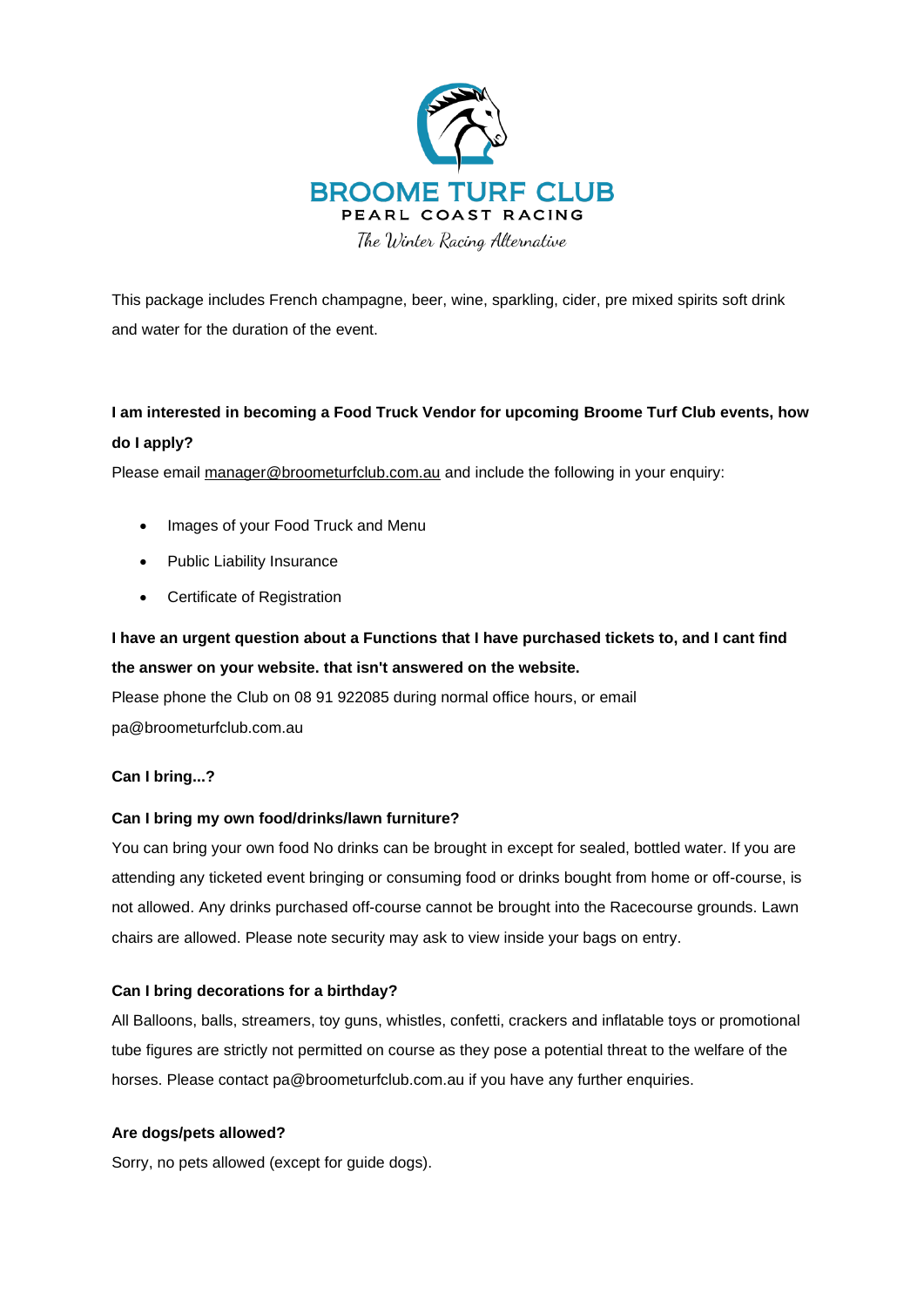

#### **Members**

# **Do you have specific Members areas?**

Yes, The Broome Turf Club has an exclusive dedicated Members area with magnificent views over the pristine waters of Cable Beach. This area is located immediately trackside allowing for excellent race viewing.

# **I'm not a member, can I purchase Members access for a day?**

You can only gain access to the Member Areas, at the Broome Turf Club with the purchase of a Day Membership. Please note that access to the Members Upstairs Area is strictly limited to Broome Turf Club Full Members on both Ladies Day and Broome Cup Day.

If you would like to consider becoming a Broome Turf Club Member please visit our website.

# **Children**

#### **Are the racecourses child-friendly?**

Patrons of all ages are allowed at the Racecourse and it can be a great venue for a family day out, with 17 years and under gaining free admission. Please be mindful that children are not allowed to climb up on the side of the track or touch the horses. There are also a number of private function areas which are strictly 18+ so please ensure you are aware of these at time of booking. Minors 17 years and under be accompanied by a parent or legal guardian at all times.

#### **Are prams allowed?**

Prams are permitted and welcomed; however, we recommend against it on larger carnival days as it can be terribly busy and potentially difficult to manoeuvre the pram around on course with the large crowds.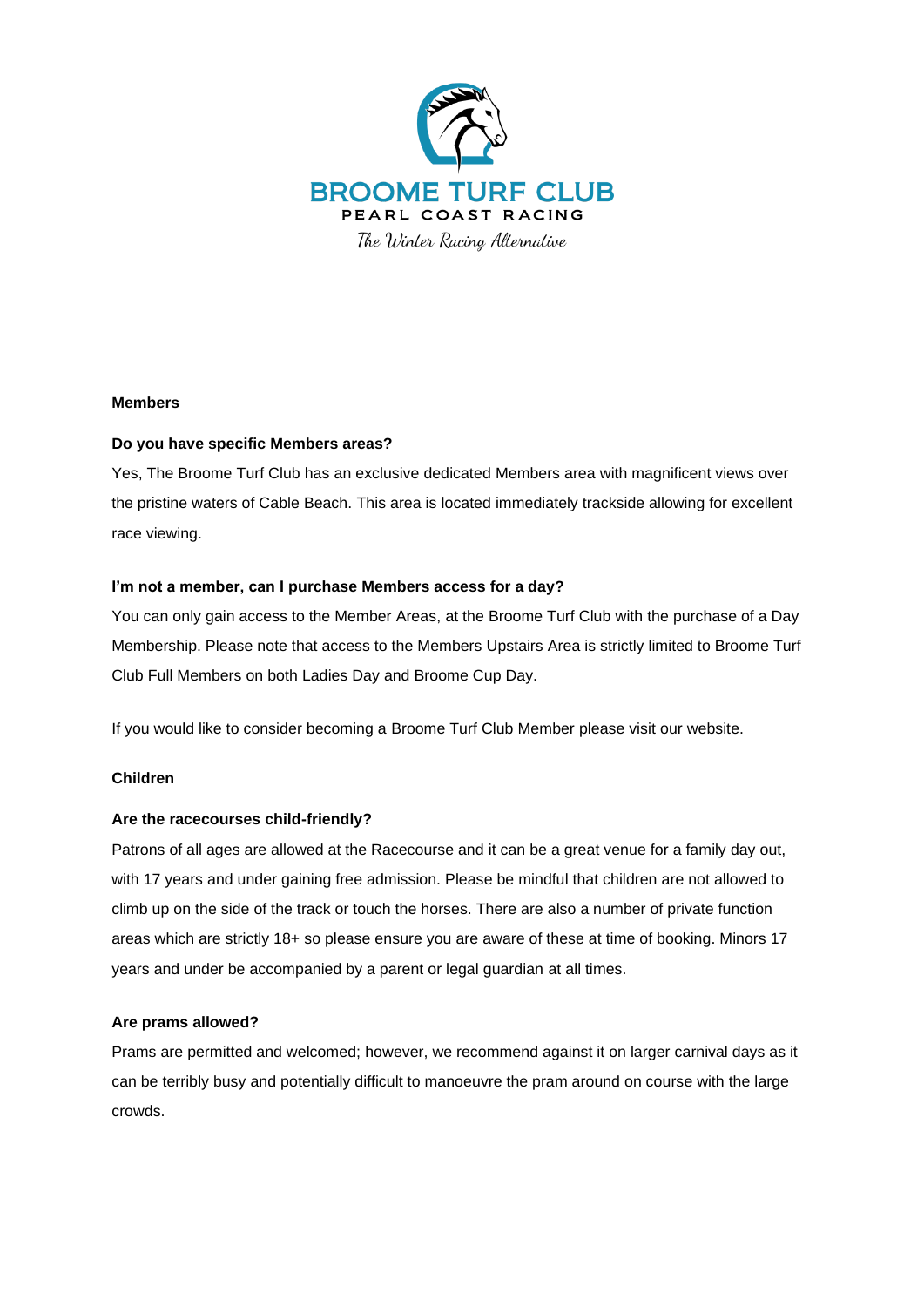

#### **Smoking**

#### **Can I smoke on course?**

Yes, however there are designated smoking areas, please respect the rights of others and limit your smoking to these areas. Cigarettes are not available for purchase at the Broome Turf Club.

#### **Lost Property**

#### **Where can I find lost property?**

For lost property enquiries please phone the office on 08 91 922085 (weekdays only). If you realise you have lost your property during the course of the meeting please go to the Raceday Office where the item may have been returned or a Broome Turf Club employee can provide assistance.

#### **Venue Hire**

#### **Are your venues available for hire?**

Our venue is available for hire. Please call the office on 08 91 922085 for further information.

# **Working at the Broome Turf Club**

#### **Where can I find out about vacant positions with Broome Turf Club?**

Please visit the Broome Turf Club's website [www.broomeclub](http://www.broomeclub/) to see what current vacancies are available.

#### **Racing Industry Information**

**Where can I find racing industry information, such as suspended & injured riders/jockeys?** Please browse/search the **RWWA** (Racing and Wagering Western Australia) website, which has information available to the public eg. [http://www.rwwa.com.au/home/industry/suspended-injured](http://www.rwwa.com.au/home/industry/suspended-injured-riders.html)[riders.html](http://www.rwwa.com.au/home/industry/suspended-injured-riders.html)